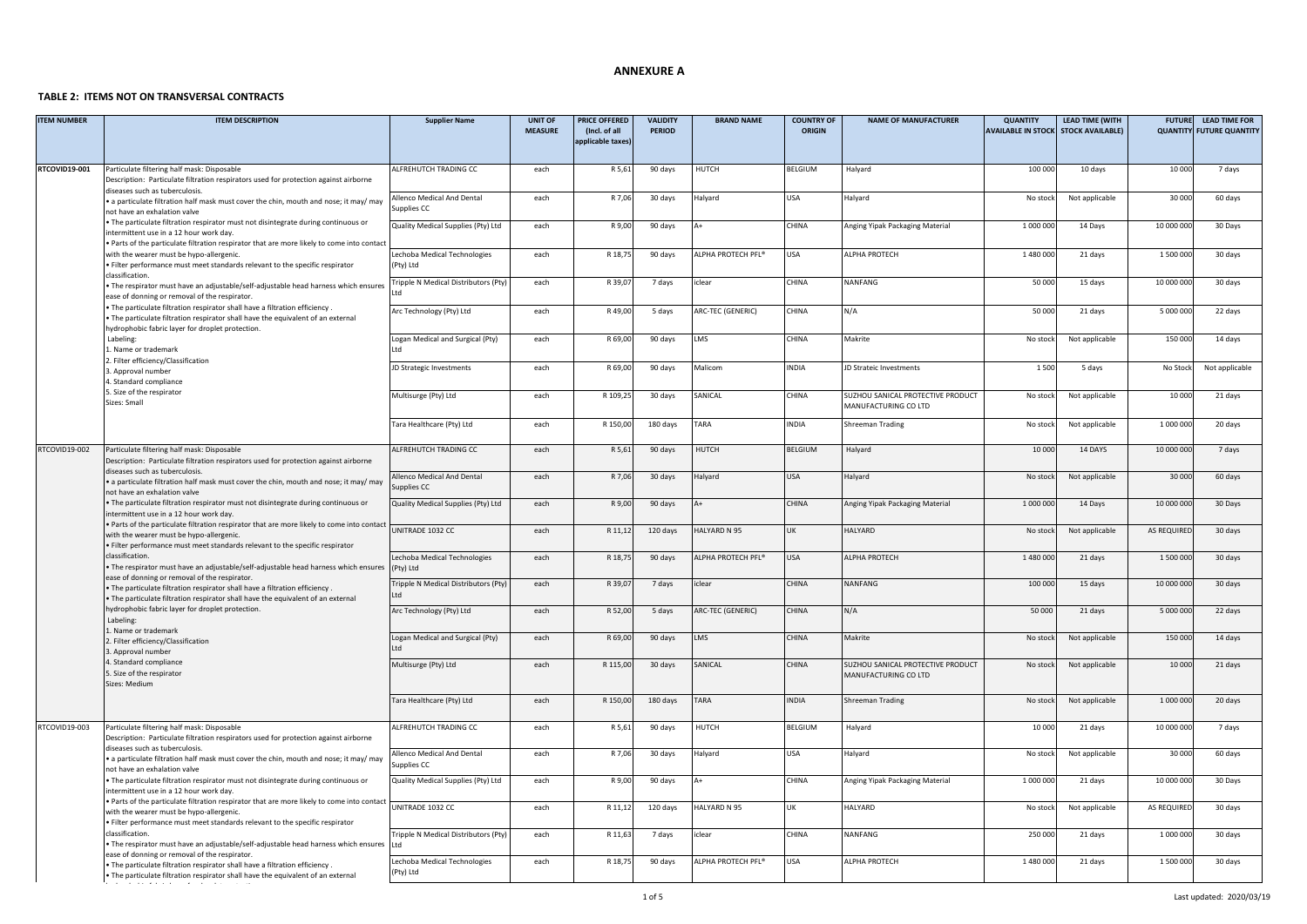#### TABLE 2: ITEMS NOT ON TRANSVERSAL <mark>CONTRACTS</mark>

| <b>ITEM NUMBER</b> | <b>ITEM DESCRIPTION</b>                                                                                                                                                                                                         | <b>Supplier Name</b>                      | <b>UNIT OF</b><br><b>MEASURE</b> | <b>PRICE OFFERED</b><br>(Incl. of all | <b>VALIDITY</b><br><b>PERIOD</b> | <b>BRAND NAME</b> | <b>COUNTRY OF</b><br><b>ORIGIN</b> | <b>NAME OF MANUFACTURER</b>                  | <b>QUANTITY</b><br><b>AVAILABLE IN STOCK</b> | <b>LEAD TIME (WITH</b><br><b>STOCK AVAILABLE)</b> | <b>FUTURE</b> | <b>LEAD TIME FOR</b><br><b>QUANTITY FUTURE QUANTITY</b> |
|--------------------|---------------------------------------------------------------------------------------------------------------------------------------------------------------------------------------------------------------------------------|-------------------------------------------|----------------------------------|---------------------------------------|----------------------------------|-------------------|------------------------------------|----------------------------------------------|----------------------------------------------|---------------------------------------------------|---------------|---------------------------------------------------------|
|                    |                                                                                                                                                                                                                                 |                                           |                                  | applicable taxes)                     |                                  |                   |                                    |                                              |                                              |                                                   |               |                                                         |
|                    | hydrophobic fabric layer for droplet protection.                                                                                                                                                                                | Arc Technology (Pty) Ltd                  | each                             | R 55,00                               | 5 days                           | ARC-TEC (GENERIC) | CHINA                              | N/A                                          | 50 000                                       | 21 days                                           | 5 000 000     | 22 days                                                 |
|                    | Labeling:<br>1. Name or trademark                                                                                                                                                                                               |                                           |                                  |                                       |                                  |                   |                                    |                                              |                                              |                                                   |               |                                                         |
|                    | 2. Filter efficiency/Classification<br>3. Approval number                                                                                                                                                                       | Logan Medical and Surgical (Pty)<br>ht I  | each                             | R 69,0                                | 90 days                          | LMS               | CHINA                              | makrite                                      | No stock                                     | Not applicable                                    | 150 000       | 14 days                                                 |
|                    | 4. Standard compliance<br>5. Size of the respirator<br>Sizes: Large                                                                                                                                                             | Multisurge (Pty) Ltd                      | each                             | R 80,50                               | 30 days                          | LETIAN            | CHINA                              | SUZHOU LETIAN PROTECTIVE PRODUCTS<br>CO LTD  | No stock                                     | Not applicable                                    | 10 000        | 21 days                                                 |
|                    |                                                                                                                                                                                                                                 | Tara Healthcare (Pty) Ltd                 | each                             | R 150,00                              | 180 days                         | TARA              | INDIA                              | Shreeman Trading                             | No stock                                     | Not applicable                                    | 1 000 000     | 20 days                                                 |
| RTCOVID19-004      | 'Mask surgical face standard, Type 1, procedure mask with elastic earloops, single<br>use, and latex free.                                                                                                                      | Allenco Medical And Dental<br>Supplies CC |                                  | R <sub>2,1</sub>                      | 30 days                          | Halyard           | <b>USA</b>                         | Halyard                                      | No stock                                     | Not applicable                                    | 30 000        | 22 days                                                 |
|                    | For patient procedures.<br>Colour: Different colours acceptable<br>Shape: Rectangula                                                                                                                                            | Arc Technology (Pty) Ltd                  | each                             | R 9,00                                | 5 days                           | GENERIC           | CHINA                              | N/A                                          | 50 000                                       | 21 days                                           | 5 000 000     | 22 days                                                 |
|                    | Label on packaging to state:<br>Bacterial filtration efficiency of product, latex content.                                                                                                                                      | Quality Medical Supplies (Pty) Ltd        | each                             | R 10,3                                | 90 days                          | $A+$              | CHINA                              | Anging Yipak Packaging Material              | 2 000 000                                    | 21 days                                           | 10 000 000    | 22 days                                                 |
|                    | Box of 50"                                                                                                                                                                                                                      | Tripple N Medical Distributors (Pty)      | each                             | R 13,0                                | 7 days                           | iclear            | CHINA                              | NANFANG                                      | 100 000                                      | 21 days                                           | 10 000 000    | 22 days                                                 |
|                    |                                                                                                                                                                                                                                 | Logan Medical and Surgical (Pty)          | each                             | R 17,2                                | 90 days                          | LMS               | CHINA                              | hian medigauze                               | No stock                                     | Not applicable                                    | 1 400 000     | 22 days                                                 |
|                    |                                                                                                                                                                                                                                 | JD Strategic Investments                  | each                             | R 18,40                               | 90 days                          | <b>BULL</b>       | India                              | <b>ID Strateic Investments</b>               | 500 000                                      | 21 days                                           | 500 000       | 22 days                                                 |
|                    |                                                                                                                                                                                                                                 | ALFREHUTCH TRADING CC                     | box of 50                        | R 294.5                               | 90 Days                          | HUTCH             | BELGIUM                            | Halyard                                      | 10 000                                       | 21 days                                           | 10 000        | 22 days                                                 |
|                    |                                                                                                                                                                                                                                 | Multisurge (Pty) Ltd                      | box of 50                        | R 460,00                              | 30 days                          | U-SAFE            | CHINA                              | JIANGSU JIANYU HEALTH MEDICAL CO<br>LTD      | 1580                                         | 21 days                                           | 5 0 0 0       | 22 days                                                 |
|                    |                                                                                                                                                                                                                                 | UNITRADE 1032 CC                          | box of 50                        | R 516,2                               | 120 days                         | UNI PRO           | CHINA                              | HUBEI XIAMENG HEALTH                         | No stock                                     | Not applicable                                    | AS REQUIRED   | 22 days                                                 |
|                    |                                                                                                                                                                                                                                 | Tara Healthcare (Pty) Ltd                 | box of 50                        | R 2 350,00                            | 180 days                         | TARA              | <b>INDIA</b>                       | Shreeman Trading                             | 60 000                                       | 21 days                                           | 150 000       | 22 days                                                 |
| RTCOVID19-005      | Isollation gown<br>Protective 3- layers of spunbond meltblown spunbound fabric( Top layer of                                                                                                                                    | Allenco Medical And Dental<br>Supplies CC | each                             | R 24,5                                | 30 days                          | Halyard           | USA                                | Halyard                                      | No stock                                     | Not applicable                                    | 30 000        | 22 days                                                 |
|                    | spunbound polypropylene, a middle layer of meltdown polypropylene and a bottom<br>layer of meltdown polypropylene for light fluid contact and contact Isolation, elastic                                                        | Logan Medical and Surgical (Pty)<br>I td  | each                             | R 40,2                                | 90 days                          | LMS               | RSA                                | Logan Medical and Surgical                   | 100 000                                      | 21 days                                           | 1 300 000     | 22 days                                                 |
|                    | cuff, Tape-tab neck closure, Tie waist, Non Sterile<br>Dimensions: Large<br>Length: (from shoulder to hem) 116cm                                                                                                                | Lechoba Medical Technologies<br>(Pty) Ltd | each                             | R 59,9                                | 90 days                          | SAFETY-MED        | USA                                | SAFETY MEDICAL PRODUCTS                      | No stock                                     | Not applicable                                    | 500 00        | 22 days                                                 |
|                    | Sleeve length: (from shoulder to wrist) 56cm<br>Belt length: 167cm                                                                                                                                                              | Tara Healthcare (Pty) Ltd                 | each                             | R 125,00                              | 180 days                         | TARA              | INDIA                              | Shreeman Trading                             | No stock                                     | Not applicable                                    | 500 000       | 22 days                                                 |
|                    | Belt Width: 5cm<br>Belt place: (neck to top of belt) 38cm                                                                                                                                                                       | ALFREHUTCH TRADING CC                     | each                             | R 128,7                               | 90 days                          | <b>HUTCH</b>      | CHINA/ INDIA                       | SUGAMA SUPER UNON MEDICAL                    | 300 000                                      | 21 days                                           | 30 000        | 22 days                                                 |
|                    |                                                                                                                                                                                                                                 | Arc Technology (Pty) Ltd                  | each                             | R 175,00                              | 5 days                           | GENERIC           | CHINA                              | N/A                                          | 5000                                         | 21 days                                           | 5 000 000     | 22 days                                                 |
|                    |                                                                                                                                                                                                                                 | Multisurge (Pty) Ltd                      | each                             | R 310,50                              | 30 days                          | U-SAFE            | CHINA                              | ANHUI MEDPUREST MEDICAL<br>TECHNOLOGY CO LTD | No stock                                     | Not applicable                                    | 2 0 0 0       | 22 days                                                 |
|                    |                                                                                                                                                                                                                                 | Tripple N Medical Distributors (Pty)      | each                             | R 408,9                               | 7 days                           | iclear            | CHINA                              | Mtfix                                        | 200 000                                      | 21 days                                           | 10 000 000    | 22 days                                                 |
|                    |                                                                                                                                                                                                                                 | Quality Medical Supplies (Pty) Ltd        | each                             | R 750,00                              | 90 days                          | A+                | CHINA                              | Anging Yipak Packaging Material              | 500 000                                      | 21 days                                           | 1 000 000     | 22 days                                                 |
| RTCOVID19-006      | Isollation gown<br>Protective 3- layers of spunbond meltblown spunbound fabric( Top layer of                                                                                                                                    | Arc Technology (Pty) Ltd                  | EACH                             | R 19,00                               | 5 days                           | GENERIC           | CHINA                              | N/A                                          | 50 000                                       | 21 days                                           | 5 000 000     | 22 days                                                 |
|                    | spunbound polypropylene, a middle layer of meltdown polypropylene and a bottom<br>layer of meltdown polypropylene for light fluid contact and contact Isolation, elastic<br>cuff, Tape-tab neck closure, Tie waist, Non Sterile | Allenco Medical And Dental<br>Supplies CC | each                             | R 31,0                                | 30 days                          | Halyard           | USA                                | Halyard                                      | No stock                                     | Not applicable                                    | 30 000        | 22 days                                                 |
|                    | Dimensions: Extra Large<br>Length: (from shoulder to hem) 127cm                                                                                                                                                                 | Logan Medical and Surgical (Pty)<br>ht I  | each                             | R 34,50                               | 90 days                          | LMS               | <b>RSA</b>                         | Logan Medical and Surgical                   | No stock                                     | Not applicable                                    | 1 300 000     | 22 days                                                 |
|                    | Sleeve length: (from shoulder to wrist) 62cm<br>Belt length: 172cm                                                                                                                                                              | Lechoba Medical Technologies<br>(Pty) Ltd | each                             | R 59,9                                | 90 days                          | SAFETY-MED        | <b>USA</b>                         | SAFETY MEDICAL PRODUCTS                      | 200 000                                      | 21 days                                           | 500 00        | 22 days                                                 |
|                    | Belt Width: 5cm<br>Belt place: (neck to top of belt) 39cm                                                                                                                                                                       | Tara Healthcare (Pty) Ltd                 | each                             | R 125,00                              | 180 days                         | TARA              | <b>INDIA</b>                       | Shreeman Trading                             | No stock                                     | Not applicable                                    | 500 00        | 22 days                                                 |
|                    |                                                                                                                                                                                                                                 | ALFREHUTCH TRADING CC                     | each                             | R 128,7                               | 90 days                          | HUTCH             | CHINA/ INDIA                       | SUGAMA SUPER UNON MEDICAL                    | No stock                                     | Not applicable                                    | 30 000        | 22 days                                                 |
|                    |                                                                                                                                                                                                                                 | Arc Technology (Pty) Ltd                  | each                             | R 184,00                              | 5 days                           | <b>GENERIC</b>    | CHINA                              | N/A                                          | No stock                                     | Not applicable                                    | 5 000 000     | 22 days                                                 |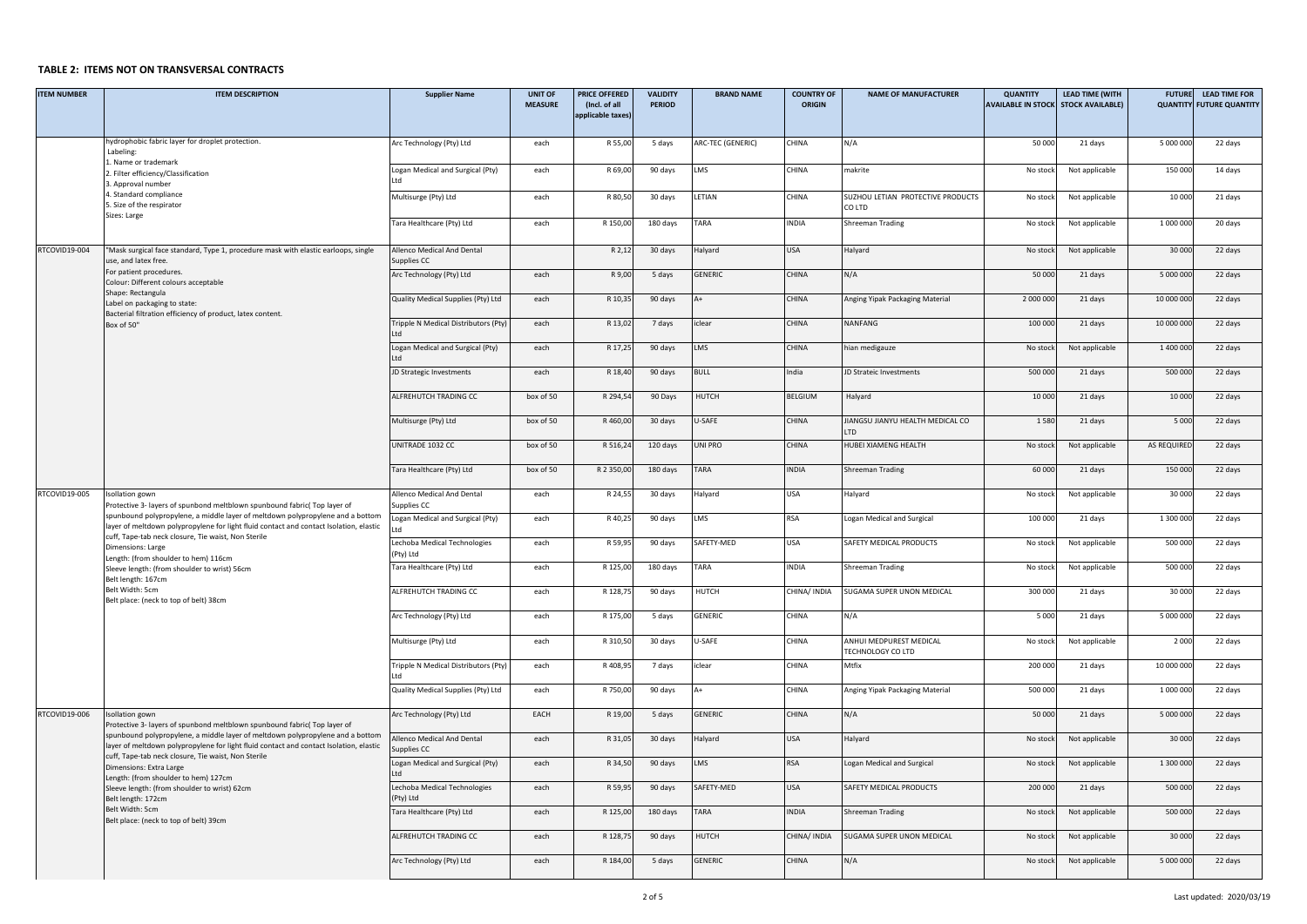#### TABLE 2: ITEMS NOT ON TRANSVERSAL <mark>CONTRACTS</mark>

| <b>ITEM NUMBER</b> | <b>ITEM DESCRIPTION</b>                                                                                                                                                    | <b>Supplier Name</b>                                       | <b>UNIT OF</b><br><b>MEASURE</b> | <b>PRICE OFFERED</b><br>(Incl. of all | <b>VALIDITY</b><br><b>PERIOD</b> | <b>BRAND NAME</b>    | <b>COUNTRY OF</b><br><b>ORIGIN</b> | <b>NAME OF MANUFACTURER</b>              | <b>QUANTITY</b><br><b>AVAILABLE IN STOCK</b> | <b>LEAD TIME (WITH</b><br><b>STOCK AVAILABLE)</b> | <b>FUTURE</b> | <b>LEAD TIME FOR</b><br><b>QUANTITY FUTURE QUANTITY</b> |
|--------------------|----------------------------------------------------------------------------------------------------------------------------------------------------------------------------|------------------------------------------------------------|----------------------------------|---------------------------------------|----------------------------------|----------------------|------------------------------------|------------------------------------------|----------------------------------------------|---------------------------------------------------|---------------|---------------------------------------------------------|
|                    |                                                                                                                                                                            |                                                            |                                  | applicable taxes)                     |                                  |                      |                                    |                                          |                                              |                                                   |               |                                                         |
|                    |                                                                                                                                                                            | Multisurge (Pty) Ltd                                       | each                             | R 310,50                              | 30 days                          | U-SAFE               | CHINA                              | ANHUI MEDPUREST MEDICAL                  | No stock                                     | Not applicable                                    | 2 0 0 0       | 22 days                                                 |
|                    |                                                                                                                                                                            | Tripple N Medical Distributors (Pty)                       | each                             | R 564,28                              | 7 days                           | iclear               | CHINA                              | TECHNOLOGY CO LTD<br>Mtfix               | No stock                                     | Not applicable                                    | 10 000 000    | 22 days                                                 |
|                    |                                                                                                                                                                            | Quality Medical Supplies (Pty) Ltd                         | each                             | R 750,00                              | 90 days                          | A+                   | CHINA                              | Anging Yipak Packaging Material          | No stock                                     | Not applicable                                    | 1 000 000     | 22 days                                                 |
| RTCOVID19-007      | "Mask surgical face, Type 1: Fluid mask without eyeshield, single use.                                                                                                     | Allenco Medical And Dental                                 | each                             | R 8,28                                | 30 days                          | Sumbow               | CHINA                              | Sumbow                                   | No stock                                     | Not applicable                                    | 30 000        | 22 days                                                 |
|                    | The mask should be made from four layers of fabric and pleated horizontally with<br>three pleats.                                                                          | Supplies CC<br><b>Tripple N Medical Distributors (Pty)</b> |                                  | R 13,0                                | 7 days                           | iclear               | CHINA                              | NANFANG                                  | 500 000                                      | 21 days                                           | 10 000 000    | 22 days                                                 |
|                    | Have four tie backs for fastening to head<br>Fit a wide range of face shapes and sizes to permit easy breathing                                                            | ALFREHUTCH TRADING CC                                      |                                  | R 299,7                               | 90 Days                          | HUTCH                | BELGIUM                            | <b>Halyard</b>                           | 50 000                                       | 21 days                                           | 10 000 000    | 22 days                                                 |
|                    | lave a strip of foam rubber at the top edge at the back and a nose piece of flexible<br>naterial at the front which enable the mask to be shaped around the nose and face. |                                                            |                                  |                                       |                                  |                      |                                    |                                          |                                              |                                                   |               |                                                         |
|                    | Packaging should indicate:<br>Bacterial filtration efficiency, latex content, classification and type.                                                                     | Multisurge (Pty) Ltd                                       | Box of 50                        | R 690,00                              | 30 days                          | U-SAFE               | <b>CHINA</b>                       | IIANGSU JIANYU HEALTH MEDICAL CO<br>ITD. | 2 8 0 0                                      | 21 days                                           | 1 0 0 0       | 22 days                                                 |
|                    | Box of 50<br>Note: Not the N95 mask) "                                                                                                                                     | Tara Healthcare (Pty) Ltd                                  | box 50                           | R 2 350,0                             | 180 days                         | TARA                 | <b>INDIA</b>                       | Shreeman Trading                         | 60 000                                       | 21 days                                           | 150 000       | 22 days                                                 |
| RTCOVID19-008      | Medical hand sanitizer, with not less than 70% alchohol<br>nust comply to WHO-recommended handrub formulations                                                             | echoba Medical Technologies<br>Pty) Ltd                    | 500ML                            | R 60,7                                | 90 days                          | <b>OPTISAFE GEL</b>  | <b>INDIA</b>                       | MICROGEN HYGIENE INDIA                   | 300 000                                      | 21 days                                           | 500 000       | 22 days                                                 |
|                    |                                                                                                                                                                            | UNITRADE 1032 CC                                           | 500ML                            | R 62,10                               | 120 days                         | <b>ANTIBAC SPRAY</b> | <b>RSA</b>                         | CHEMLOG                                  | No stock                                     | Not applicable                                    | AS REQUIRED   | 22 days                                                 |
|                    |                                                                                                                                                                            | ripple N Medical Distributors (Pty)                        | 500ML                            | R 84,33                               | 7 days                           | iclear               | CHINA                              | NANFANG                                  | 10 000                                       | 21 days                                           | 10 000 000    | 22 days                                                 |
|                    |                                                                                                                                                                            | Logan Medical and Surgical (Pty)                           | 500ML                            | R 92,0                                | 90 days                          | LMS                  | RSA                                | Logan Medical and Surgical               | 100 000                                      | 21 days                                           | 1 300 000     | 22 days                                                 |
|                    |                                                                                                                                                                            | Tara Healthcare (Pty) Ltd                                  | 500ML                            | R 98,5                                | 180 days                         | TARA                 | RSA                                | Hychem                                   | 1 000 000                                    | 21 days                                           | 10 000 000    | 22 days                                                 |
|                    |                                                                                                                                                                            | Allenco Medical And Dental<br>Supplies CC                  | 500ML                            | R 103,50                              | 30 days                          | Alco                 | RSA                                | Alco                                     | No stock                                     | Not applicable                                    | 30 000        | 22 days                                                 |
| RTCOVID19-009      | Sanitizer, containers, 25 litre                                                                                                                                            | Tara Healthcare (Pty) Ltd                                  | 25 litre                         | R 125,0                               | 180 days                         | TARA                 | INDIA                              | Shreeman Trading                         | No stock                                     | Not applicable                                    | 500 000       | 22 days                                                 |
|                    |                                                                                                                                                                            | UNITRADE 1032 CC                                           | 25 litre                         | R 1 500,7                             | 120 days                         | <b>ANTIBAC SPRAY</b> | RSA                                | CHEMLOG                                  | No stock                                     | Not applicable                                    | AS REQUIRED   | 22 days                                                 |
|                    |                                                                                                                                                                            | <b>Tripple N Medical Distributors (Pty)</b>                | 25 litre                         | R 2 459,4                             | 7 days                           | <b>EDS Chemicals</b> | <b>RSA</b>                         | <b>EDS Chemicals</b>                     | 500                                          | 21 days                                           | 5 0 0 0       | 22 days                                                 |
|                    |                                                                                                                                                                            | Logan Medical and Surgical (Pty)                           | 25 litre                         | R 3 450,00                            | 90 days                          | LMS                  | <b>RSA</b>                         | Logan Medical and Surgical               | 100 000                                      | 21 days                                           | 650 000       | 22 days                                                 |
| RTCOVID19-010      | Wipes, container, 25 litre                                                                                                                                                 | Tara Healthcare (Pty) Ltd                                  | 25 liter                         | R 125,00                              | 180 days                         | TARA                 | INDIA                              | Shreeman Trading                         | No stock                                     | Not applicable                                    | 500 000       | 22 days                                                 |
|                    |                                                                                                                                                                            |                                                            |                                  |                                       |                                  |                      |                                    |                                          |                                              |                                                   |               |                                                         |
| RTCOVID19-011      | Medical and sugical disposable bags, Red                                                                                                                                   | ALFREHUTCH TRADING CC                                      | each                             | R 0,42                                | 4 days                           | HUTCH                | RSA                                | P.J PLASTICS                             | 20 000 000                                   | 21 days                                           | 100 000 000   | 22 days                                                 |
|                    |                                                                                                                                                                            | Promed Technology (Pty) Ltd                                | each / per bag                   | R 1,3                                 | 180 days                         | Flowe-Pac            | RSA                                | lowe-Pac                                 | 1 000 000                                    | 21 days                                           | 1 000 000     | 22 days                                                 |
|                    |                                                                                                                                                                            | Promed Technology (Pty) Ltd                                | each / per bag                   | R 5,00                                | 180 days                         | Flowe-Pac            | RSA                                | Flowe-Pac                                | 1 000 000                                    | 21 days                                           | 1 000 000     | 22 days                                                 |
|                    |                                                                                                                                                                            | Promed Technology (Pty) Ltd                                | each / per bag                   | R 13,40                               | 180 days                         | Flowe-Pac            | <b>RSA</b>                         | lowe-Pac                                 | 1 000 000                                    | 21 days                                           | 1 000 000     | 22 days                                                 |
|                    |                                                                                                                                                                            | Tara Healthcare (Pty) Ltd                                  | each                             | R 125,0                               | 180 days                         | TARA                 | INDIA                              | Shreeman Trading                         | No stock                                     | Not applicable                                    | 500 000       | 22 days                                                 |
| RTCOVID19-012      | Bottle disinfectant, 5 litre                                                                                                                                               | Promed Technology (Pty) Ltd                                | 5 litres                         | R 90,0                                | 180 days                         | Sanit                | RSA                                | <b>Chemical Logistics</b>                | 2 0 0 0                                      | 21 days                                           | 2 0 0 0       | 22 days                                                 |
|                    |                                                                                                                                                                            | Tara Healthcare (Pty) Ltd                                  | 5 litres                         | R 125,00                              | 180 days                         | TARA                 | INDIA                              | Shreeman Trading                         | No stock                                     | Not applicable                                    | 500 000       | 22 days                                                 |
|                    |                                                                                                                                                                            | UNITRADE 1032 CC                                           | 5 litres                         | R 350,00                              | 120 days                         | <b>ANTIBAC SPRAY</b> | <b>RSA</b>                         | CHEMLOG                                  | No stock                                     | Not applicable                                    | AS REQUIRED   | 22 days                                                 |
|                    |                                                                                                                                                                            | Multisurge (Pty) Ltd                                       | 5 litres                         | R 460,0                               | 30 days                          | ALL + CARE           | RSA                                | SAIBER ENERGY CC                         | 200                                          | 21 days                                           | 500           | 22 days                                                 |
|                    |                                                                                                                                                                            | Tripple N Medical Distributors (Pty)                       | 5 litres                         | R 500,38                              | 7 days                           | <b>EDS Chemicals</b> | RSA                                | <b>EDS Chemicals</b>                     | 1 0 0 0                                      | 21 days                                           | 5 0 0 0       | 22 days                                                 |
|                    |                                                                                                                                                                            |                                                            |                                  |                                       |                                  |                      |                                    |                                          |                                              |                                                   |               |                                                         |
|                    |                                                                                                                                                                            | Logan Medical and Surgical (Pty)<br>Ltd                    | 5 litres                         | R 690,00                              | 90 days                          | LMS                  | RSA                                | Logan Medical and Surgical               | 100 000                                      | 21 days                                           | 650 000       | 22 days                                                 |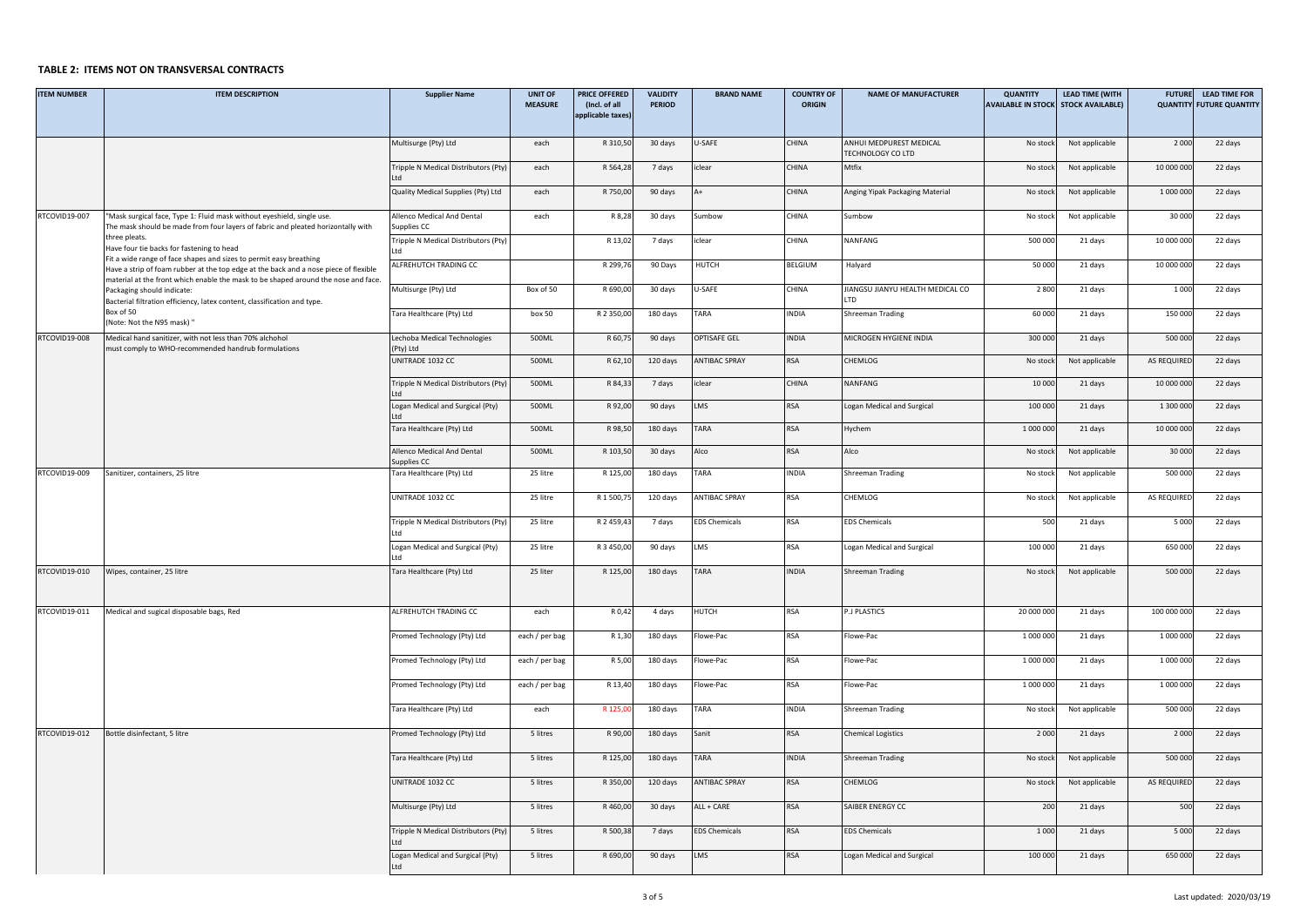## **TABLE 2: ITEMS NOT ON TRANSVERSAL CONTRACTS**

| <b>ITEM NUMBER</b> | <b>ITEM DESCRIPTION</b>                                                                                                                                                                                                                                      | <b>Supplier Name</b>                      | <b>UNIT OF</b><br><b>MEASURE</b> | <b>PRICE OFFERED</b><br>(Incl. of all | <b>VALIDITY</b><br>PERIOD | <b>BRAND NAME</b>                               | <b>COUNTRY OF</b><br><b>ORIGIN</b> | <b>NAME OF MANUFACTURER</b>                     | <b>QUANTITY</b><br><b>AVAILABLE IN STOCK</b> | <b>LEAD TIME (WITH</b><br><b>STOCK AVAILABLE)</b> | <b>FUTURE</b> | <b>LEAD TIME FOR</b><br><b>QUANTITY FUTURE QUANTITY</b> |
|--------------------|--------------------------------------------------------------------------------------------------------------------------------------------------------------------------------------------------------------------------------------------------------------|-------------------------------------------|----------------------------------|---------------------------------------|---------------------------|-------------------------------------------------|------------------------------------|-------------------------------------------------|----------------------------------------------|---------------------------------------------------|---------------|---------------------------------------------------------|
|                    |                                                                                                                                                                                                                                                              |                                           |                                  | applicable taxes                      |                           |                                                 |                                    |                                                 |                                              |                                                   |               |                                                         |
|                    |                                                                                                                                                                                                                                                              | lenco Medical And Dental<br>upplies CC    | 5 litres                         | R 724,                                | 30 days                   | Alco                                            | <b>RSA</b>                         | Alco                                            | No stoc                                      | Not applicable                                    | 30 00         | 22 days                                                 |
| RTCOVID19-013      | Tank Disinfectant, 5 litres                                                                                                                                                                                                                                  | romed Technology (Pty) Ltd                | 5 litres                         | R 90,00                               | 180 days                  | Sanit                                           | <b>RSA</b>                         | Chemical Logistics                              | 2 0 0 0                                      | 21 days                                           | 2 0 0 0       | 22 days                                                 |
|                    |                                                                                                                                                                                                                                                              | Tara Healthcare (Pty) Ltd                 | 5 litres                         | R 125,00                              | 180 days                  | TARA                                            | INDIA                              | Shreeman Trading                                | No stock                                     | Not applicable                                    | 500 000       | 22 days                                                 |
|                    |                                                                                                                                                                                                                                                              | Tripple N Medical Distributors (Pty)      | 5 litres                         | R 500,38                              | 7 days                    | <b>EDS Chemicals</b>                            | RSA                                | <b>EDS Chemicals</b>                            | 1 0 0 0                                      | 21 days                                           | 5 0 0 0       | 22 days                                                 |
|                    |                                                                                                                                                                                                                                                              |                                           |                                  |                                       |                           |                                                 |                                    |                                                 |                                              |                                                   |               |                                                         |
|                    |                                                                                                                                                                                                                                                              | Logan Medical and Surgical (Pty)<br>ht I  | 5 litres                         | R 690,00                              | 90 days                   | LMS                                             | <b>RSA</b>                         | Logan Medical and Surgical                      | 100 000                                      | 21 days                                           | 650 000       | 22 days                                                 |
| RTCOVID19-014      | Protective cover bodysuits, disposable - Microporous type 5/6 coverall                                                                                                                                                                                       | Arc Technology (Pty) Ltd                  | each                             | R 59,00                               | 180 days                  | KARAM                                           | CHINA                              | N/A                                             | No stock                                     | Not applicable                                    | 10 000        | 60 days                                                 |
|                    | Protective cover bodysuits, disposable                                                                                                                                                                                                                       | ALFREHUTCH TRADING CC                     | each                             | R 89,7                                | 90 days                   | Hutch                                           | CHINA/ INDIA                       | SUGAMA                                          | 1 000 000                                    | 21 days                                           | 100 000 000   | 22 days                                                 |
|                    | Protective cover bodysuits, disposable - CHEMICAL RESISTANT/ 55gsm/ Medium/<br>packed in polybag/ 50 per carton/minimum order quantity 5,000 (100 cartons)                                                                                                   | Arc Technology (Pty) Ltd                  | each                             | R 175,00                              | 5 days                    | ARC-TEC (GENERIC)                               | CHINA                              | N/A                                             | 5 0 0 0                                      | 21 days                                           | 1 000 000     | 22 days                                                 |
|                    | Protective cover bodysuits, disposable                                                                                                                                                                                                                       | Arc Technology (Pty) Ltd                  | each                             | R 225,00                              | 180 days                  | TARA                                            | INDIA                              | Shreeman Trading                                | No stock                                     | Not applicable                                    | 500 000       | 22 days                                                 |
|                    | Protective cover bodysuits, disposable                                                                                                                                                                                                                       | Arc Technology (Pty) Ltd                  | each                             | R 537,9                               | 90 days                   | <b>SMP MICROPOROUS</b><br>PROTECTIVE COVERALS / |                                    | JSA / GERMANY SAFETY MEDICAL PRODUCTS / DU PONT | 10 000                                       | 21 days                                           | 500 000       | 22 days                                                 |
|                    | Protective cover bodysuits, disposable                                                                                                                                                                                                                       | Arc Technology (Pty) Ltd                  | each                             | R 564,28                              | 7 days                    | iclear                                          | <b>CHINA</b>                       | NANFANG                                         | 10 000                                       | 21 days                                           | 10 000 000    | 22 days                                                 |
|                    | Protective cover bodysuits, disposable NON WOVEN POLYPROPYLENE COVERALLS Arc Technology (Pty) Ltd<br>MEDIUM, LARGE, X-LARGE, XX-LARGE, 3X LARGE                                                                                                              |                                           | each                             | R 575,00                              | 30 days                   | U-SAFE                                          | CHINA                              | ANHUI MEDPUREST MEDICAL<br>TECHNOLOGY CO LTD    | 5638                                         | 21 days                                           | 1 0 0 0       | 22 days                                                 |
|                    | Protective cover bodysuits, disposable                                                                                                                                                                                                                       | Arc Technology (Pty) Ltd                  | each                             | R 659,58                              | 90 days                   | LMS                                             | CHINA                              | hian medigauze                                  | No stock                                     | Not applicable                                    | 1 400 000     | 22 days                                                 |
|                    | Protective cover bodysuits, disposable                                                                                                                                                                                                                       | Arc Technology (Pty) Ltd                  | each                             | R 883,2                               | 120 days                  | <b>ROSUITS</b>                                  | <b>CHINA</b>                       | HUBEI XIAMENG HEALTH                            | No stock                                     | Not applicable                                    | AS REQUIRED   | 22 days                                                 |
| RTCOVID19-015      | Visors<br>Disposable                                                                                                                                                                                                                                         | Arc Technology (Pty) Ltd                  | EACH                             | R 18,0                                | 120 days                  | <b>VISIONPRO</b>                                | RSA                                | UNITRADE 1032 CC                                | No stock                                     | Not applicable                                    | AS REQUIRED   | 21 days                                                 |
|                    | Constructed from high-quality optically clear, distortion-free 7mil polyester film<br>Anti-fog coating<br>Must fit well over spectacles<br>Foam brow-band fits comfortably against the forehead<br>Headband/arms to holds visor in place disposable/reusable | Arc Technology (Pty) Ltd                  | each                             | R 21,28                               | 30 days                   | Alco                                            | RSA                                | Alco                                            | No stock                                     | Not applicable                                    | 30 000        | 60 days                                                 |
|                    |                                                                                                                                                                                                                                                              | Arc Technology (Pty) Ltd                  |                                  | R 24,3                                | 90 days                   | Hutch                                           | <b>RSA</b>                         | <b>P.J PLASTICS</b>                             | 50 000                                       | 10 DAYS                                           | 100 000 000   | 7 Days                                                  |
|                    |                                                                                                                                                                                                                                                              | Arc Technology (Pty) Ltd                  | each                             | R 49,50                               | 90 days                   | SMP FULL-FACE VISOR                             | USA                                | SAFETY MEDICAL PRODUCTS                         | No stock                                     | Not applicable                                    | Not indicate  | 30 days                                                 |
|                    |                                                                                                                                                                                                                                                              | Arc Technology (Pty) Ltd                  | each                             | R 89,5                                | 180 days                  | TARA                                            | <b>INDIA</b>                       | Shreeman Trading                                | 15 000                                       | 25 days                                           | 100 000       | 30 days                                                 |
|                    |                                                                                                                                                                                                                                                              | Arc Technology (Pty) Ltd                  | each                             | R 115,00                              | 30 days                   | U-SAFE                                          | CHINA                              | IIANGSU JIANYU HEALTH MEDICAL CO<br><b>TD</b>   | 200                                          | 3 days                                            | 1 0 0 0       | 21 days                                                 |
| RTCOVID19-016      | Goggles<br>Good seal with the skin of the face,                                                                                                                                                                                                              | Arc Technology (Pty) Ltd                  | EACH                             | R 25,00                               | 120 days                  | <b>VISION GUARD</b>                             | RSA                                | UNITRADE 1032 CC                                | No stock                                     | Not applicable                                    | AS REQUIRED   | 21 days                                                 |
|                    | lexible PVC frame to easily fit with all face contours even with pressure,<br>Enclose eyes and the surrounding areas,                                                                                                                                        | Arc Technology (Pty) Ltd                  | EACH                             | R 28,00                               | 5 days                    | ARC-TEC (GENERIC)                               | CHINA                              | N/A                                             | 250 000                                      | 30 days                                           | 1 000 000     | 21 days                                                 |
|                    | Accommodate wearers with glasses,<br>Clear plastic lenses with fog and scratch resistant treatment                                                                                                                                                           | ALFREHUTCH TRADING CC                     |                                  | R 49,8                                | 90 days                   | Hutch                                           | <b>RSA</b>                         | <b>P.J PLASTICS</b>                             | 20 000                                       | 10 Days                                           | 1 000 000     | 7 days                                                  |
|                    |                                                                                                                                                                                                                                                              | Quality Medical Supplies (Pty) Ltd        | Each                             | R 65,00                               | 90 days                   | Elitemed                                        | CHINA                              | Kejian Medical                                  | 30 000                                       | 10 days                                           | 50 000        | 20 days                                                 |
|                    |                                                                                                                                                                                                                                                              | Lechoba Medical Technologies<br>(Pty) Ltd | each                             | R 65,90                               | 90 days                   | DV-21 WIDE VISION                               | <b>RSA</b>                         | DROMEX                                          | 100 000                                      | 10 DAYS                                           | 120 000       | 21 days                                                 |
|                    |                                                                                                                                                                                                                                                              | Lechoba Medical Technologies<br>(Pty) Ltd | each                             | R 65,90                               | 90 days                   | DV-21 WIDE VISION                               | <b>RSA</b>                         | <b>DROMEX</b>                                   | 78 400                                       | 10 DAYS                                           | 120 000       | 21 days                                                 |
|                    |                                                                                                                                                                                                                                                              | Tara Healthcare (Pty) Ltd                 | each                             | R 89,5                                | 180 days                  | TARA                                            | INDIA                              | Shreeman Trading                                | 15 000                                       | 25 days                                           | 100 000       | 30 days                                                 |
|                    |                                                                                                                                                                                                                                                              | Supra Healthcare Jhanesburg (Pty)<br>ht I | each                             | R 379,50                              | 90 days                   | <b>AVACARE</b>                                  | RSA                                | <b>NORTH SAFETY</b>                             | 500                                          | 5 days                                            |               | 30 days                                                 |
|                    |                                                                                                                                                                                                                                                              | Multisurge (Pty) Ltd                      | each                             | R 172,50                              | 30 days                   | <b>OONDR</b>                                    | CHINA                              | RONDO INDUSTRO PTY LTD                          | 500                                          | 3 days                                            | 1 0 0 0       | 21 days                                                 |